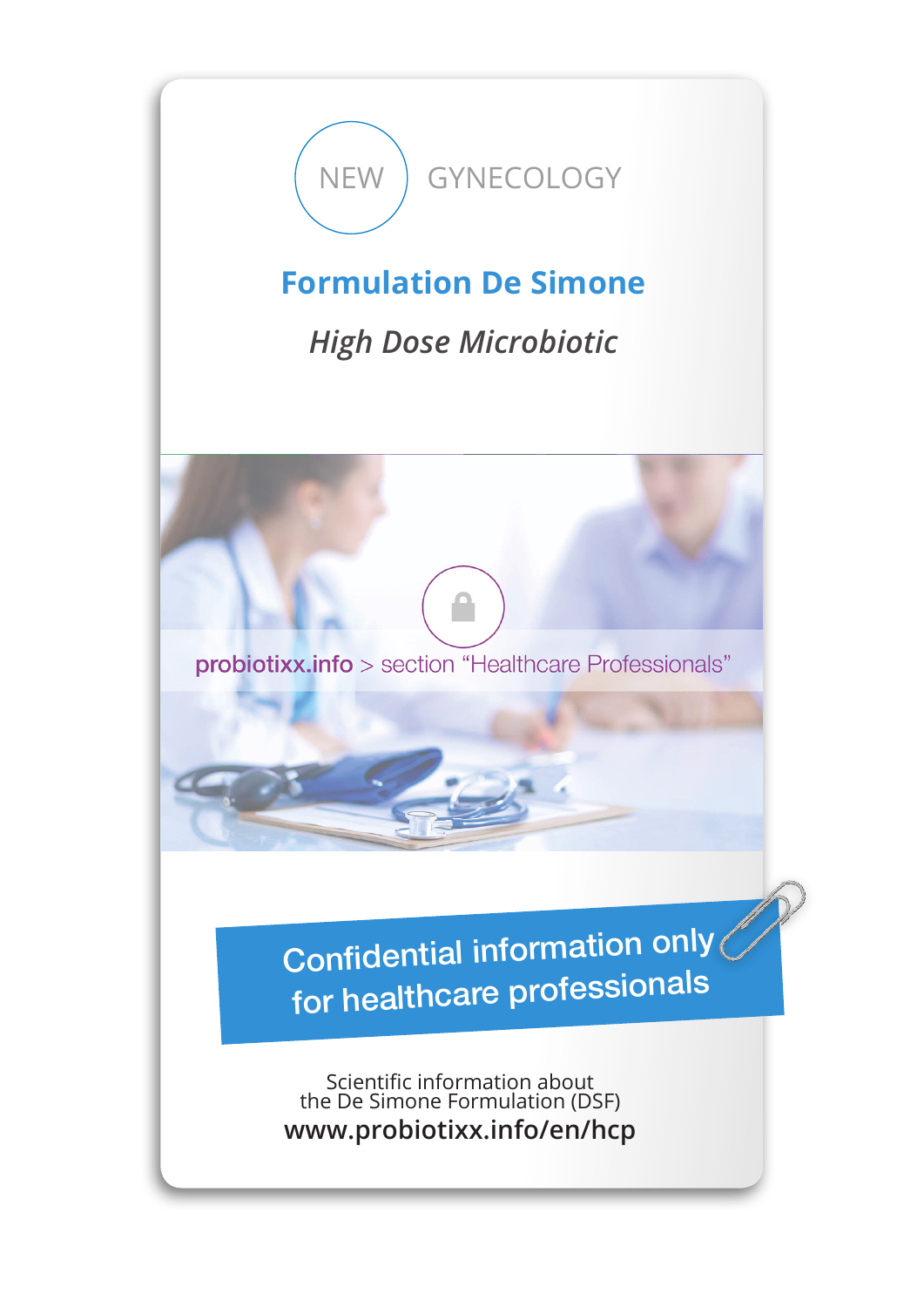*" Contact with microbes begins* **in utero** *and proceeds in a stepwise manner during birth and early infancy. Early host–microbe interaction is a crucial component of healthy immune and metabolic programming Mode of delivery, prematurity, perinatal antibiotic exposure and breastfeeding have a major influence on early microbial contact, intestinal colonization and subsequent risk of disease. Maternal probiotic supplementation during pregnancy and breastfeeding has shown potential in reducing the risk of immune-mediated and metabolic disease via modulation of early host–microbe interactions."*

*Rautava S. et al Nature Reviews Gastroenterology & Hepatology* 9, 565–576 (2012)

## **DSF (De Simone Formulation) and gynecology**

- Helps restore the balance of the intestinal flora in women
- Helps restore the balance of the vaginal flora
- Supports in case of bacterial vaginosis
- Helps prevent urinary tract Infections

## **DSF and pregnancy**

- Improves blood levels of folates and Vit B12
- Reduces blood levels of homocysteine
- Reduces inflammatory cytokines at vaginal level

## **DSF and birth**

- Improves the quality of breast milk
- Reduces breast milk cytokines, increases breast milk TGF and sIgA in newborns
- Improves gastrointestinal functional symptoms in infants
- Reduces symptoms of infantile colics

# Studies conducted with the De Simone Formulation (DSF)

Dietary supplementation with probiotics during late pregnancy: outcome on vaginal microbiota and cytokine secretion (1)

#### BMC Microbiol. 2012 Oct 18;12:236.

*Beatrice Vitali, Federica Cruciani, Maria Elisabetta Baldassarre, Teresa Capursi, Enzo Spisni, Maria Chiara Valerii, Marco Candela, Silvia Turroni and Patrizia Brigidi*

The activity of lactobacilli helps to maintain the natural healthy balance of the vaginal microbiota. This role is particularly important during pregnancy because vaginal dismicrobism is one of the most important mechanisms for preterm birth and perinatal complications.

This controlled pilot study characterized the impact of a dietary supplementation with the probiotic DSF (De Simone Formulation), 900 Billion bacteria daily, on the vaginal microbiota and immunological profiles of 27 healthy women during late pregnancy (4 weeks).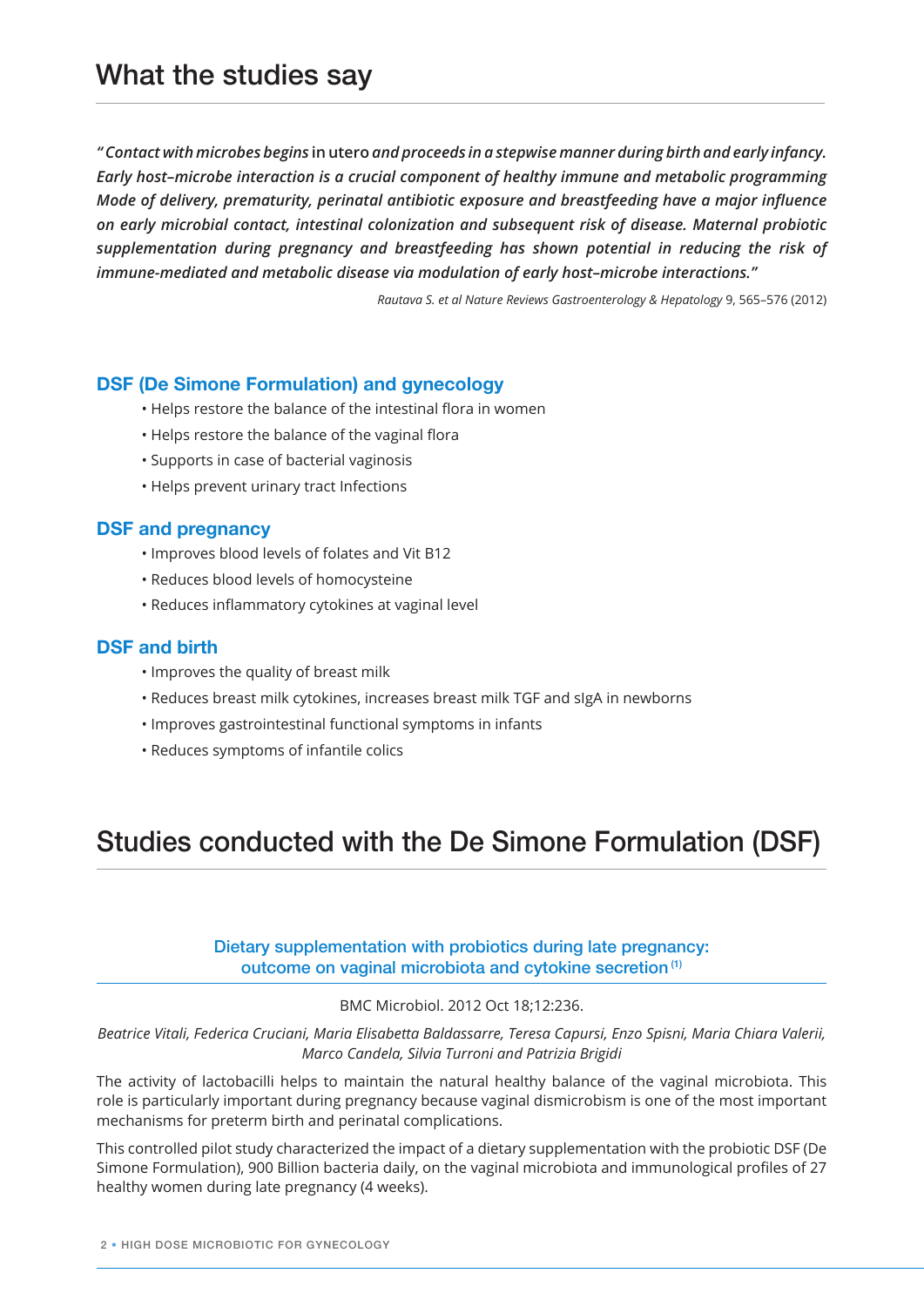**Results:** An association between the oral intake of the probiotic DSF and changes in the composition of the vaginal microbiota of pregnant women was revealed by PCR-DGGE population profiling. In addition, the probiotic consumption induced the decrease of the pro-inflammatory chemokine Eotaxin, suggesting a potential anti-inflammatory effect on the vaginal immunity.

**Conclusion:** Dietary supplementation with the probiotic DSF during the last trimester of pregnancy was associated to a modulation of the vaginal microbiota and cytokine secretion, with potential **implications in preventing preterm birth.**

# A pilot study on the role of probiotic in the treatment of the bacterial vaginosis in pregnant women (2)

Minerva Ginecol. 2013 Apr;65(2):215-21.

#### *F. Facchinetti, G. Dante, L. Pedretti, P. Resasco, E. Annessi, D. Dodero*

The aim of this randomized, placebo-controlled study was to compare the effects of a dietary supplementation with the oral probiotic DSF, and the treatment with vaginal clindamycin in 40 pregnant women with bacterial vaginosis.

Women were enrolled between the 10th and the 34th week of gestation. The patients were randomized in two groups.

Patients in the group A were treated with probiotic orally (DSF), 225 Billion bacteria per day for 5 days, followed by 112 Billion bacteria daily for 10 days.

Patients in group B were treated with vaginal clindamycin 100 mg daily for 15 days.

**Conclusion:** The oral treatment with **DSF is as effective in the treatment of BV in pregnant women** as a topical treatment with clindamycin. In particular for the resolution of leukorrhea, itching and bacterial vaginosis caused by Gardnerella V.

# Administration of a multistrain probiotic product to women in the perinatal period differentially affects breast milk beneficial microbiota in relation to mode of delivery<sup>(3)</sup>

#### Pharmacol Res. 2015 May-Jun;95-96:63-70.

*Paola Mastromarino, Daniela Capobianco, Alfredo Miccheli, Giulia Praticò, Giuseppe Campagna, Nicola Laforgia, Teresa Capursi, Maria E. Baldassarre*

The aim of our placebo-controlled double-blind randomized study was to evaluate the effect of oral supplementation with the probiotic DSF, during late pregnancy and lactation, on breast milk levels of beneficial bacteria and some functional components (oligosaccharides and lactoferrin) potentially able to have a positive influence on the microbiota.

In a double-blind, placebo-controlled, randomized trial, 66 women with Bacterial Vaginosis took daily either the probiotic DSF 900 Billion per day (n = 33) or a placebo (n = 33) from the 36th week of pregnancy until 4 weeks after giving birth.

The amounts of both lactobacilli and bifidobacteria were significantly higher in the colostrum and mature milk of the mothers taking DSF in comparison to those taking placebo.

In women with vaginal delivery, significantly higher amounts of lactobacilli and bifidobacteria were detected in colostrum and mature milk of probiotic treated group

**Our results indicate** a **probiotic-dependent modulation of breast milk microbiota** in vaginally delivering women, possibly **exerted through a systemic effect.**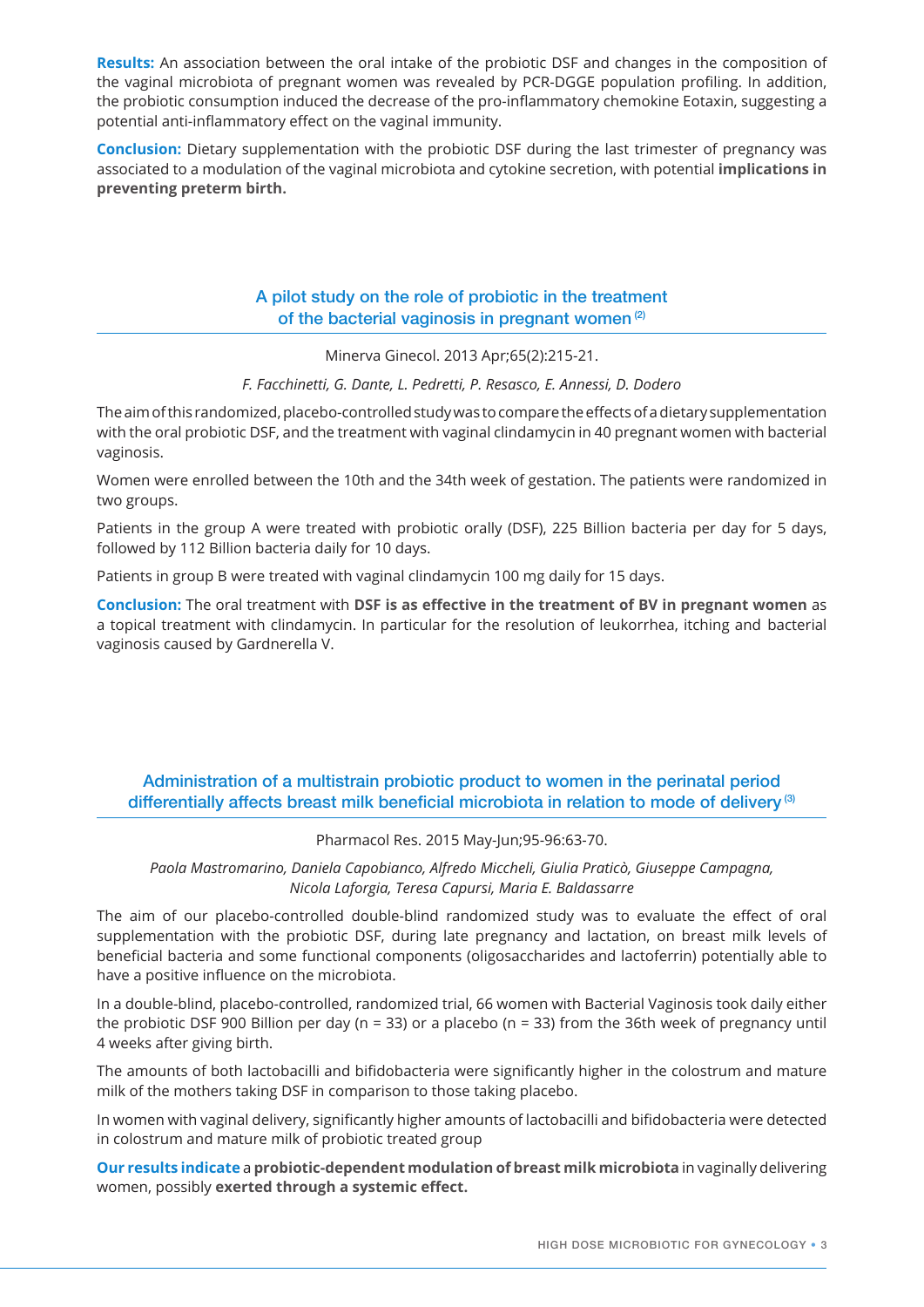# Effects of a Multispecies Probiotic Mixture on Glycemic Control and Inflammatory Status in Women with Gestational Diabetes: A Randomized Controlled Clinical Trial (4)

J Nutr Metab. 2016;2016:5190846

#### *Sadegh Jafarnejad, Sadaf Saremi, Farzan Jafarnejad, and Arman Arab*

This double-blind randomized controlled study aims to examine the effects of a Probiotic Mixture (DSF) on glycemic status and inflammatory markers, in women with Gestational Diabetes Mellitus.

Over a period of 8 weeks, 82 women with GDM were randomly assigned to either an intervention group (n = 41) which were given DSF capsule (112.5 billion/capsule) or to a control group which were given placebo capsule  $(n = 41)$ .

Fasting plasma glucose, homeostatic model assessment of insulin resistance, glycosylated hemoglobin, highsensitivity C-reactive protein, tumor necrosis factor- $\alpha$ , interleukin-6, Interferon gamma, and interleukin-10 were measured before and after the intervention.

**Conclusions:** In women with GDM, supplementation with probiotics (DSF) may **help to modulate some inflammatory markers and may have benefits on glycemic control.** 

# Administration of a Multi-Strain Probiotic Product to Women in the Perinatal Period Differentially Affects the Breast Milk Cytokine Profile and May Have Beneficial Effects on Neonatal Gastrointestinal Functional Symptoms. A Randomized Clinical Trial (5)

## Nutrients. 2016 Oct 27;8(11).

*Maria Elisabetta Baldassarre, Antonio Di Mauro, Paola Mastromarino, Margherita Fanelli, Domenico Martinelli, Flavia Urbano, Daniela Capobianco and Nicola Laforgia.*

The aim of the study was to evaluate the effect of DSF to women during late pregnancy and lactation on cytokine profile and secretory IgA (sIgA) in breast milk and thus to study if differences in breast milk composition can affect lactoferrin and sIgA levels in stool samples of newborns.

In a double-blind placebo-controlled randomized clinical trial, 66 women took either the probiotic DSF 900 billion/day (n = 33) or a placebo (n = 33) daily, 4 weeks before the expected delivery date (36th week of pregnancy) until 4 weeks after delivery.

Levels of interleukins (IL-6, IL-10 and IL-1ß), transforming growth factor-ß1 (TGF-ß1), and sIgA in breast milk; and the level of sIgA and lactoferrin in newborn stool samples were analyzed at birth and then again at one month of life.

Anthropometrical evaluation and analysis of gastrointestinal events in newborns was also performed.

**Conclusion:** DSF administration to women during pregnancy **influences breast milk cytokines pattern** and **sIgA production** in newborns and seems to **improve gastrointestinal functional symptoms** in infants.

Effect of administration of a probiotic preparation on gut microbiota and immune response in healthy women in India: an open-label, single-arm pilot study<sup>(7)</sup>

## BMC Gastroenterol. 2018 Jun 15;18(1):85.

*Ankita Singh, Aditya N. Sarangi, Amit Goel, Rajni Srivastava, Rajat Bhargava, Priyanka Gaur, Amita Aggarwal and Rakesh Aggarwal*

The primary objective of this open-label single-arm pilot study was to assess the effect of 112 billion DSF, twice a day (total of 224 billion CFU/day) for 4 weeks in 14 healthy women on the profile of gut microbiota and immune response.

A secondary objective was to assess the persistence of these changes, if any, after 4 weeks.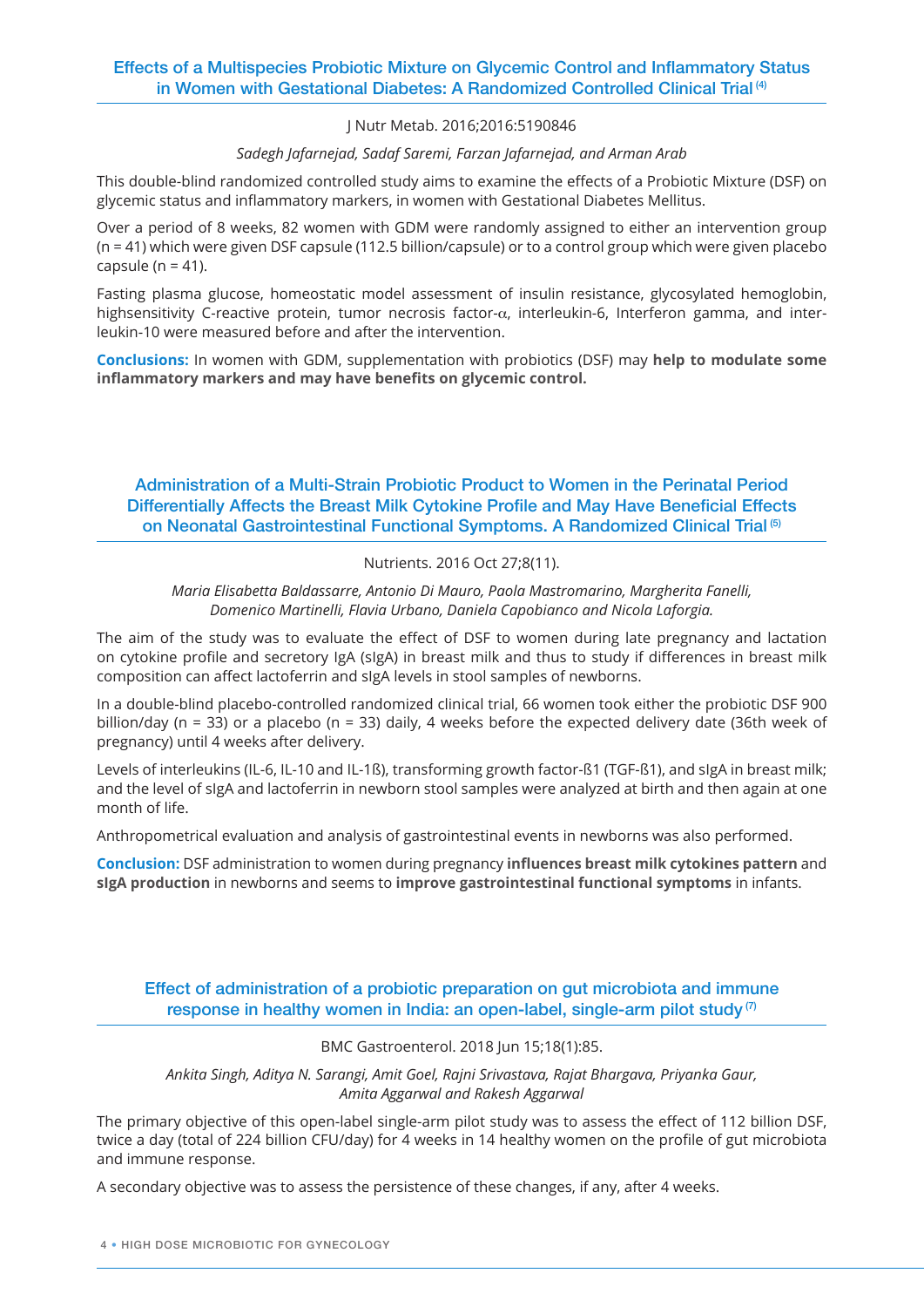Each subject provided morning stool and venous blood specimens at three time-points, i.e. at baseline (before probiotic administration), after probiotic administration and 4-weeks after discontinuation of the probiotic administration.

**Conclusions:** DSF administration led to a reduction in the frequency of Th17 cells and in the production of pro-inflammatory cytokine on lipopolysaccharide stimulation.

These findings suggest that **the beneficial anti-inflammatory effect** of this preparation in patients with autoimmune and allergic disorders may be related **to reduced production of monocyte-derived cytokines.**

# Dosage Summary Table of clinical studies

| <b>Population</b>                                                        | <b>Duration</b>                                                        | <b>Intervention</b>                             | <b>Design</b>                                                        |
|--------------------------------------------------------------------------|------------------------------------------------------------------------|-------------------------------------------------|----------------------------------------------------------------------|
| 27 Healthy Pregnant<br>Women <sup>1</sup>                                | 4 weeks                                                                | 900B CFU/day                                    | a controlled, pilot study                                            |
| <b>40 Pregnant Women with</b><br><b>Bacterial Vaginosis</b> <sup>2</sup> | 15 days, follow-up occurred<br>5-10 days post treatment                | 225B CFU for 5 days and<br>112B CFU for 10 days | a randomized, placebo-<br>controlled study                           |
| 66 Pregnant Women <sup>3</sup>                                           | From the 36th week of<br>pregnancy until 4 weeks<br>after giving birth | 900B CFU/day                                    | a placebo-controlled,<br>double-blind, randomized<br>study           |
| 82 Women with<br><b>Gestational Diabetes</b> <sup>4</sup>                | 8 weeks                                                                | 112.5B CFU/day                                  | a double-blind randomized<br>controlled study                        |
| 66 Mother/Newborn<br>pairs $5$                                           | 4 weeks before the<br>expected delivery date                           | 900 B CFU / day                                 | a double-blind,<br>randomized, placebo-<br>controlled clinical trial |
| <b>50 Obese Pregnant</b><br><b>Nulliparous Women<sup>6</sup></b>         | From gestational age:<br>14-20 weeks until delivery                    | 450B CFU/day                                    | a randomized controlled<br>pilot study                               |
| 14 Healthy Women <sup>7</sup>                                            | For 4 weeks                                                            | 225B CFU/day                                    | an open-label, single-arm<br>pilot study                             |

# **Bibliography**

- (1) Vitali B., Cruciani F., Baldassarre M.E., Capursi T., Spisni E., Valerii M.C., Candela M., Turroni S., Brigidi P. **Dietary supplementation with probiotics during late pregnancy: outcome on vaginal microbiota and cytokine secretion.** *BMC Microbiology* 2012 Oct 18;12:236.
- (2) Facchinetti F., Dante G., Pedretti I., Resasco P., Annessi E., Dodero D. **The role of oral probiotic for bacterial vaginosis in pregnant women. A pilot study.** *Minerva Ginecologica.* 2013 Apr;65(2):215-21.
- (3) Mastromarino P., Capobianco D. Miccheli A., Praticò G., Campagna G., Laforgia N., Capursi T., Baldassarre E. **Administration of a multistrain probiotic product (VSL#3) to women in the perinatal period differentially affects breast milk beneficial microbiota in relation to mode of delivery.** *Pharmacol Res.* 2015 May-Jun;95-96:63-70
- (4) Jafarnejad S, Saremi S, Jafarnejad F, Arab A. **Effects of a Multispecies Probiotic Mixture on Glycemic Control and Inflammatory Status in Women with Gestational Diabetes: A Randomized Controlled Clinical Trial.** *J Nutr Metab.* 2016;2016:5190846.
- (5) Baldassarre ME, Di Mauro A, Mastromarino P, Fanelli M, Martinelli D, Urbano F, Capobianco D, Laforgia N. **Administration of a Multi-Strain Probiotic Product to Women in the Perinatal Period Differentially Affects the Breast Milk Cytokine Profile and May Have Beneficial Effects on Neonatal Gastrointestinal Functional Symptoms. A Randomized Clinical Trial.** *Nutrients* 2016, 8(11), 677; doi:10.3390/nu8110677.
- (6) Halkjaer SI, Nilas L, Carlsen EM, Cortes D, Halldórsson TI, Olsen SF, Pedersen AE, Krogfelt KA, Petersen AM. **Effects of probiotics (Vivomixx®) in obese pregnant women and their newborn: study protocol for a randomized controlled trial.** *Trials*. 2016 Oct 11;17(1):491.
- (7) Singh A, Sarangi AN, Goel A, Srivastava R, Bhargava R, Gaur P, Aggarwal A, Aggarwal R. **Effect of administration of a probiotic preparation on gut microbiota and immune response in healthy women in India: an open-label, single-arm pilot study.** *BMC Gastroenterol.* 2018 Jun 15;18(1):85.